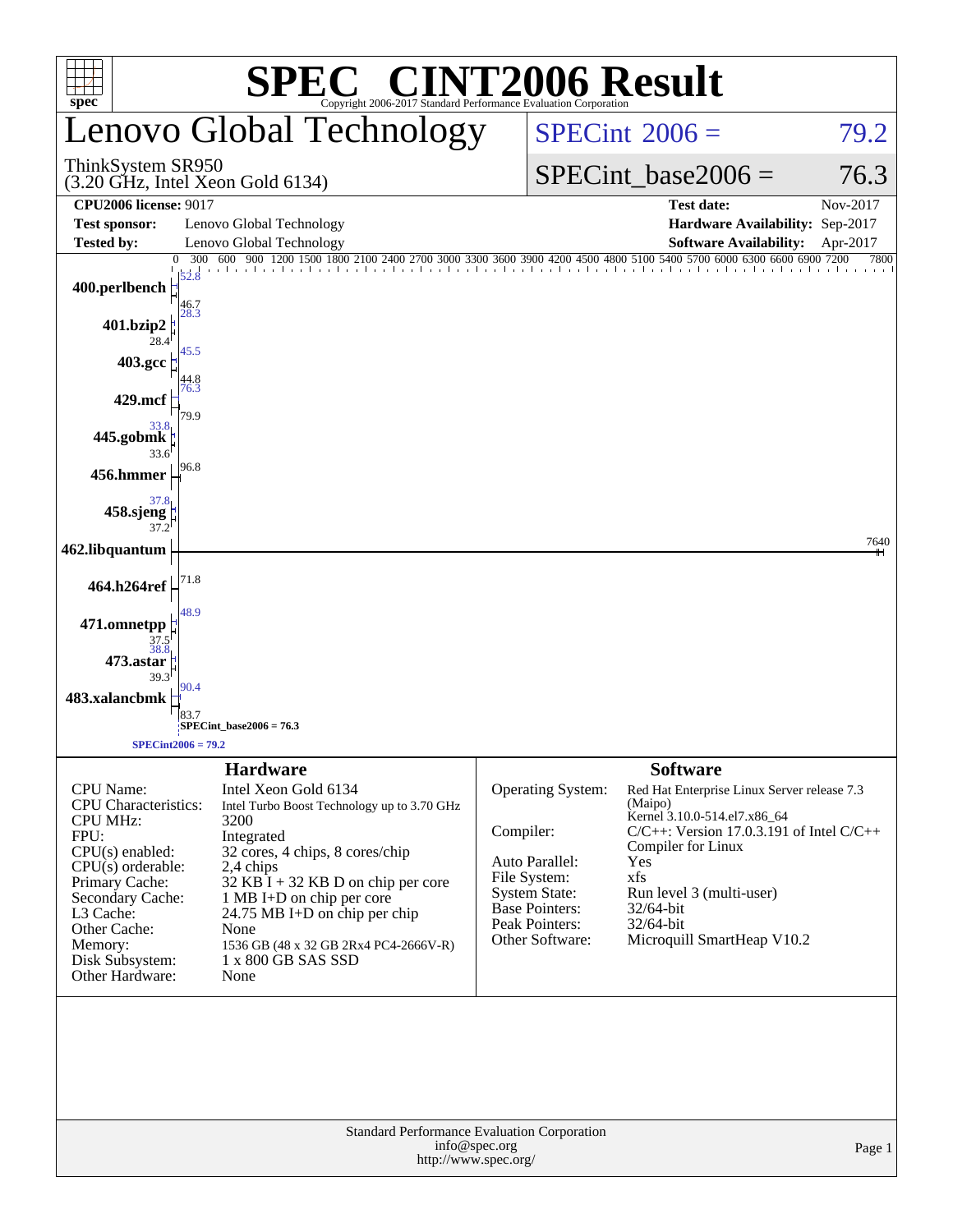

## enovo Global Technology

#### ThinkSystem SR950

(3.20 GHz, Intel Xeon Gold 6134)

 $SPECint2006 = 79.2$  $SPECint2006 = 79.2$ 

### SPECint base2006 =  $76.3$

**[Test sponsor:](http://www.spec.org/auto/cpu2006/Docs/result-fields.html#Testsponsor)** Lenovo Global Technology **[Hardware Availability:](http://www.spec.org/auto/cpu2006/Docs/result-fields.html#HardwareAvailability)** Sep-2017

**[CPU2006 license:](http://www.spec.org/auto/cpu2006/Docs/result-fields.html#CPU2006license)** 9017 **[Test date:](http://www.spec.org/auto/cpu2006/Docs/result-fields.html#Testdate)** Nov-2017 **[Tested by:](http://www.spec.org/auto/cpu2006/Docs/result-fields.html#Testedby)** Lenovo Global Technology **[Software Availability:](http://www.spec.org/auto/cpu2006/Docs/result-fields.html#SoftwareAvailability)** Apr-2017

#### **[Results Table](http://www.spec.org/auto/cpu2006/Docs/result-fields.html#ResultsTable)**

|                                                                                                          | <b>Base</b>    |       |                |              |                |       | <b>Peak</b>    |              |                |              |                |              |
|----------------------------------------------------------------------------------------------------------|----------------|-------|----------------|--------------|----------------|-------|----------------|--------------|----------------|--------------|----------------|--------------|
| <b>Benchmark</b>                                                                                         | <b>Seconds</b> | Ratio | <b>Seconds</b> | <b>Ratio</b> | <b>Seconds</b> | Ratio | <b>Seconds</b> | <b>Ratio</b> | <b>Seconds</b> | <b>Ratio</b> | <b>Seconds</b> | <b>Ratio</b> |
| 400.perlbench                                                                                            | 208            | 47.0  | 209            | 46.7         | 209            | 46.7  | 184            | 53.0         | 185            | 52.8         | 185            | <u>52.8</u>  |
| 401.bzip2                                                                                                | <u>339</u>     | 28.4  | 339            | 28.4         | 339            | 28.5  | 340            | 28.4         | 341            | 28.3         | 341            | 28.3         |
| $403.\mathrm{gcc}$                                                                                       | 179            | 44.9  | 180            | 44.7         | 180            | 44.8  | 177            | 45.5         | 177            | 45.5         | 177            | 45.5         |
| $429$ mcf                                                                                                | 115            | 79.1  | 114            | 80.0         | 114            | 79.9  | <b>120</b>     | 76.3         | 118            | 77.5         | 120            | 76.3         |
| $445$ .gobmk                                                                                             | 312            | 33.6  | 313            | 33.5         | 311            | 33.7  | 310            | 33.8         | 310            | 33.8         | 310            | 33.8         |
| $456.$ hmmer                                                                                             | 96.2           | 96.9  | 96.5           | 96.7         | 96.4           | 96.8  | 96.2           | 96.9         | 96.5           | 96.7         | 96.4           | 96.8         |
| $458$ .sjeng                                                                                             | 325            | 37.2  | 325            | 37.2         | 325            | 37.2  | 320            | 37.8         | 320            | 37.8         | 320            | 37.8         |
| 462.libquantum                                                                                           | 2.71           | 7630  | 2.69           | 7700         | 2.71           | 7640  | 2.71           | 7630         | 2.69           | 7700         | 2.71           | 7640         |
| 464.h264ref                                                                                              | 309            | 71.7  | 307            | 72.0         | 308            | 71.8  | 309            | 71.7         | 307            | 72.0         | 308            | 71.8         |
| $ 471$ .omnetpp                                                                                          | 167            | 37.4  | 167            | 37.5         | 165            | 37.8  | 127            | 49.3         | 129            | 48.3         | 128            | <u>48.9</u>  |
| $473$ . astar                                                                                            | 178            | 39.3  | 180            | 39.0         | 179            | 39.3  | 181            | 38.9         | 181            | 38.8         | 181            | <u>38.8</u>  |
| 483.xalancbmk                                                                                            | 82.4           | 83.7  | 82.4           | 83.8         | 82.4           | 83.7  | 76.3           | 90.4         | 76.9           | 89.7         | 76.2           | 90.5         |
| Results appear in the order in which they were run. Bold underlined text indicates a median measurement. |                |       |                |              |                |       |                |              |                |              |                |              |

#### **[Submit Notes](http://www.spec.org/auto/cpu2006/Docs/result-fields.html#SubmitNotes)**

The config file option 'submit' was used.

### **[Operating System Notes](http://www.spec.org/auto/cpu2006/Docs/result-fields.html#OperatingSystemNotes)**

Stack size set to unlimited using "ulimit -s unlimited"

### **[Platform Notes](http://www.spec.org/auto/cpu2006/Docs/result-fields.html#PlatformNotes)**

Standard Performance Evaluation Corporation [info@spec.org](mailto:info@spec.org) BIOS configuration: Choose Operating Mode set to Maximum Performance Hyper-Threading set to Disable Stale AtoS set to Enable LLC dead line alloc set to Disable Sysinfo program /home/cpu2006-1.2-ic17.0u3/config/sysinfo.rev6993 Revision 6993 of 2015-11-06 (b5e8d4b4eb51ed28d7f98696cbe290c1) running on Proton8S-RHEL7.3 Sun Nov 19 18:04:26 2017 This section contains SUT (System Under Test) info as seen by some common utilities. To remove or add to this section, see: <http://www.spec.org/cpu2006/Docs/config.html#sysinfo> From /proc/cpuinfo model name : Intel(R) Xeon(R) Gold 6134 CPU @ 3.20GHz 4 "physical id"s (chips) 32 "processors" cores, siblings (Caution: counting these is hw and system dependent. The following excerpts from /proc/cpuinfo might not be reliable. Use with Continued on next page

<http://www.spec.org/>

Page 2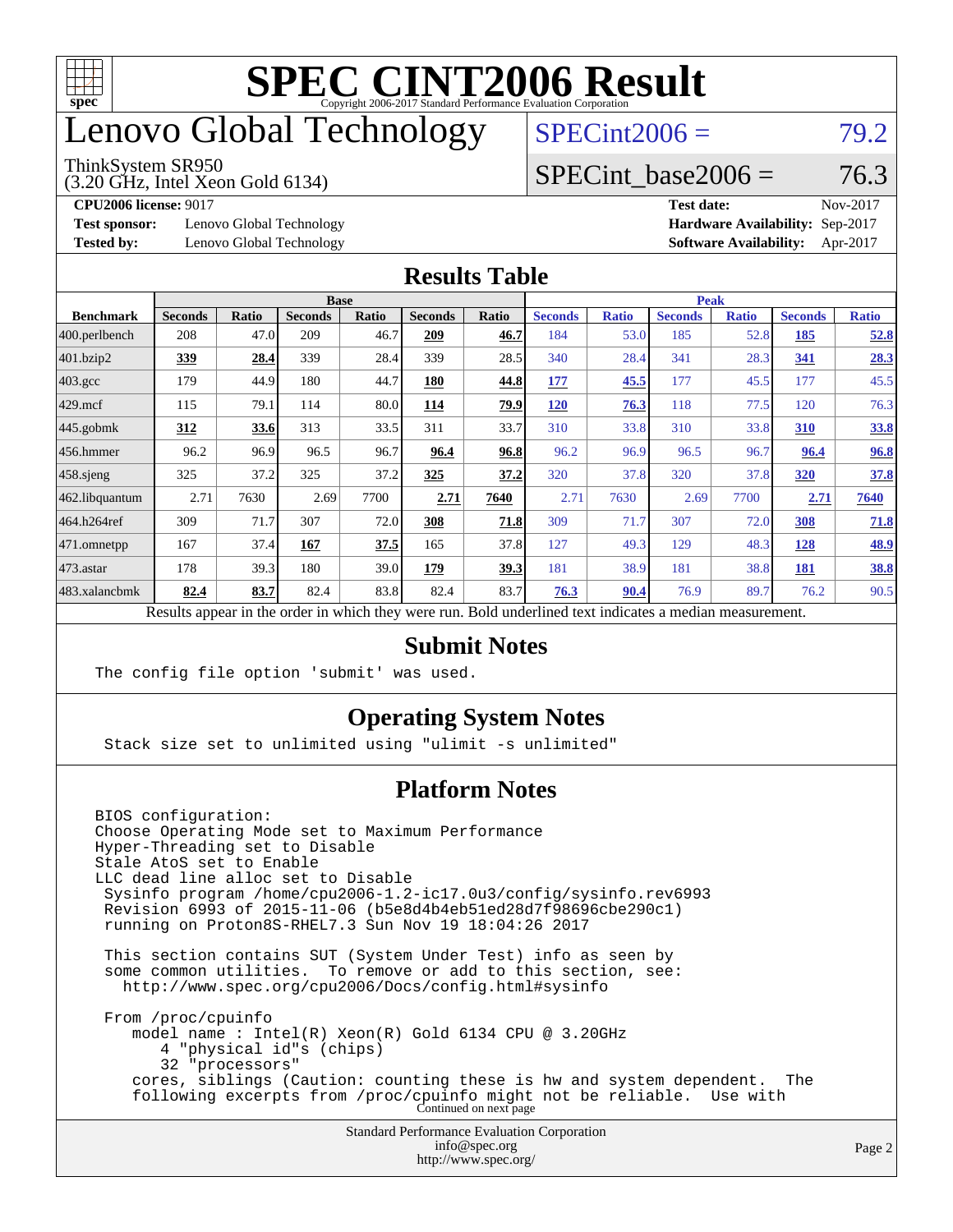

## enovo Global Technology

 $SPECint2006 = 79.2$  $SPECint2006 = 79.2$ 

(3.20 GHz, Intel Xeon Gold 6134) ThinkSystem SR950

SPECint base2006 =  $76.3$ 

**[Test sponsor:](http://www.spec.org/auto/cpu2006/Docs/result-fields.html#Testsponsor)** Lenovo Global Technology **[Hardware Availability:](http://www.spec.org/auto/cpu2006/Docs/result-fields.html#HardwareAvailability)** Sep-2017 **[Tested by:](http://www.spec.org/auto/cpu2006/Docs/result-fields.html#Testedby)** Lenovo Global Technology **[Software Availability:](http://www.spec.org/auto/cpu2006/Docs/result-fields.html#SoftwareAvailability)** Apr-2017

**[CPU2006 license:](http://www.spec.org/auto/cpu2006/Docs/result-fields.html#CPU2006license)** 9017 **[Test date:](http://www.spec.org/auto/cpu2006/Docs/result-fields.html#Testdate)** Nov-2017

#### **[Platform Notes \(Continued\)](http://www.spec.org/auto/cpu2006/Docs/result-fields.html#PlatformNotes)**

Standard Performance Evaluation Corporation [info@spec.org](mailto:info@spec.org) caution.) cpu cores : 8 siblings : 8 physical 0: cores 0 2 3 9 16 19 26 27 physical 1: cores 0 4 5 6 16 19 20 22 physical 2: cores 0 2 3 9 16 19 26 27 physical 3: cores 0 1 2 3 10 11 24 27 cache size : 25344 KB From /proc/meminfo<br>MemTotal: 1584772072 kB HugePages\_Total: 0 Hugepagesize: 2048 kB From /etc/\*release\* /etc/\*version\* os-release: NAME="Red Hat Enterprise Linux Server" VERSION="7.3 (Maipo)" ID="rhel" ID\_LIKE="fedora" VERSION\_ID="7.3" PRETTY\_NAME="Red Hat Enterprise Linux Server 7.3 (Maipo)" ANSI\_COLOR="0;31" CPE\_NAME="cpe:/o:redhat:enterprise\_linux:7.3:GA:server" redhat-release: Red Hat Enterprise Linux Server release 7.3 (Maipo) system-release: Red Hat Enterprise Linux Server release 7.3 (Maipo) system-release-cpe: cpe:/o:redhat:enterprise\_linux:7.3:ga:server uname -a: Linux Proton8S-RHEL7.3 3.10.0-514.el7.x86\_64 #1 SMP Wed Oct 19 11:24:13 EDT 2016 x86\_64 x86\_64 x86\_64 GNU/Linux run-level 3 Nov 19 18:03 SPEC is set to: /home/cpu2006-1.2-ic17.0u3 Filesystem Type Size Used Avail Use% Mounted on<br>/dev/sdb3 xfs 743G 22G 722G 3% / /dev/sdb3 xfs 743G 22G 722G 3% / Additional information from dmidecode: Warning: Use caution when you interpret this section. The 'dmidecode' program reads system data which is "intended to allow hardware to be accurately determined", but the intent may not be met, as there are frequent changes to hardware, firmware, and the "DMTF SMBIOS" standard. BIOS Lenovo -[PSE105X-1.00]- 08/17/2017 Memory: 48x NO DIMM NO DIMM 48x Samsung M393A4K40BB2-CTD 32 GB 2 rank 2666 MHz (End of data from sysinfo program)

<http://www.spec.org/>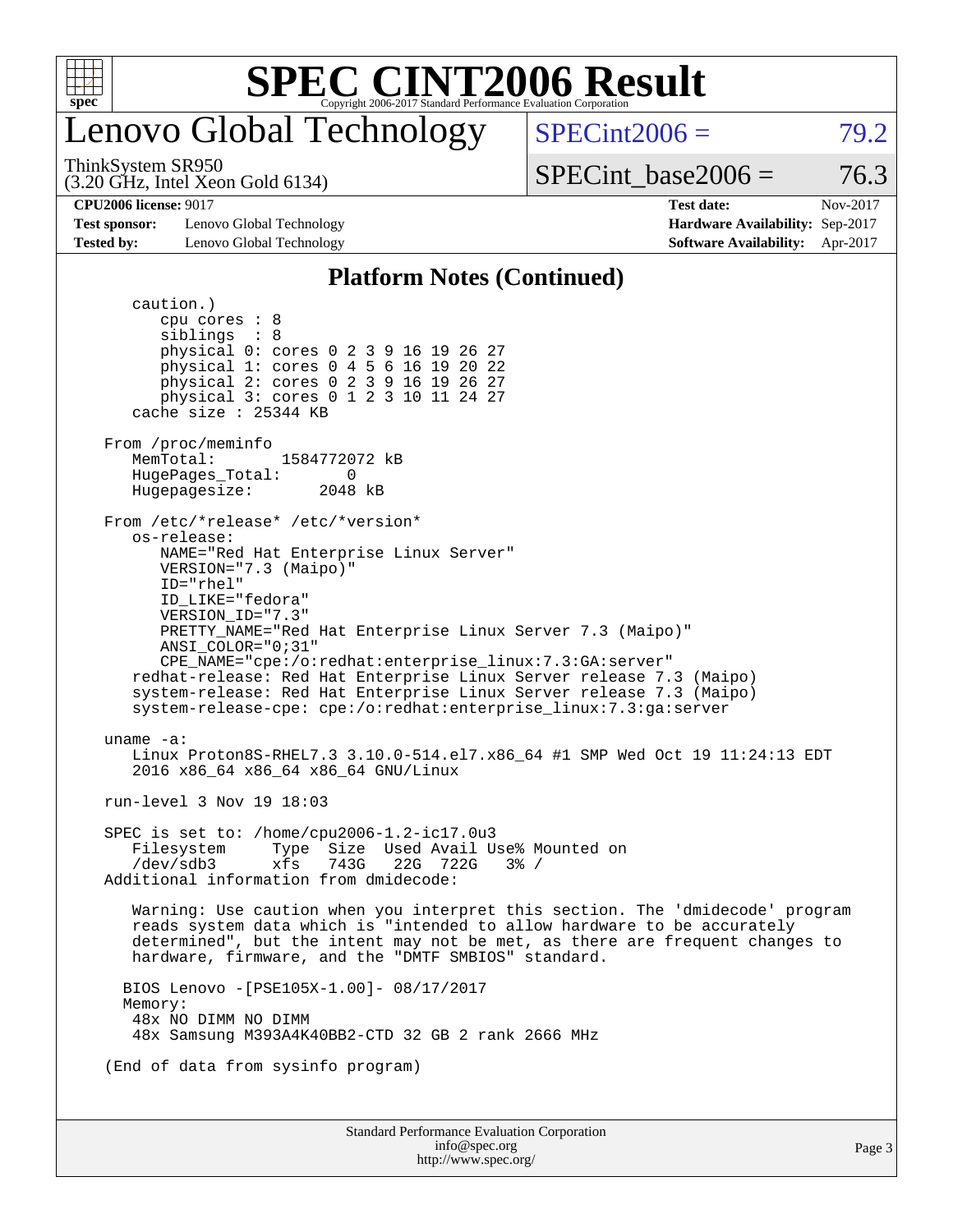

## enovo Global Technology

 $SPECint2006 = 79.2$  $SPECint2006 = 79.2$ 

(3.20 GHz, Intel Xeon Gold 6134) ThinkSystem SR950

SPECint base2006 =  $76.3$ 

**[Test sponsor:](http://www.spec.org/auto/cpu2006/Docs/result-fields.html#Testsponsor)** Lenovo Global Technology **[Hardware Availability:](http://www.spec.org/auto/cpu2006/Docs/result-fields.html#HardwareAvailability)** Sep-2017 **[Tested by:](http://www.spec.org/auto/cpu2006/Docs/result-fields.html#Testedby)** Lenovo Global Technology **[Software Availability:](http://www.spec.org/auto/cpu2006/Docs/result-fields.html#SoftwareAvailability)** Apr-2017

**[CPU2006 license:](http://www.spec.org/auto/cpu2006/Docs/result-fields.html#CPU2006license)** 9017 **[Test date:](http://www.spec.org/auto/cpu2006/Docs/result-fields.html#Testdate)** Nov-2017

#### **[General Notes](http://www.spec.org/auto/cpu2006/Docs/result-fields.html#GeneralNotes)**

Environment variables set by runspec before the start of the run: KMP AFFINITY = "granularity=fine, compact,  $0,3$ " LD\_LIBRARY\_PATH = "/home/cpu2006-1.2-ic17.0u3/lib/ia32:/home/cpu2006-1.2-ic17.0u3/lib/intel64:/home/cpu2006-1.2-ic17.0u3/sh10.2" OMP\_NUM\_THREADS = "32"

 Binaries compiled on a system with 1x Intel Core i7-4790 CPU + 32GB RAM memory using Redhat Enterprise Linux 7.2 Transparent Huge Pages enabled by default. Filesystem page cache cleared with: shell invocation of 'sync; echo 3 > /proc/sys/vm/drop\_caches' prior to run

### **[Base Compiler Invocation](http://www.spec.org/auto/cpu2006/Docs/result-fields.html#BaseCompilerInvocation)**

[C benchmarks](http://www.spec.org/auto/cpu2006/Docs/result-fields.html#Cbenchmarks): [icc -m64](http://www.spec.org/cpu2006/results/res2017q4/cpu2006-20171128-50930.flags.html#user_CCbase_intel_icc_64bit_bda6cc9af1fdbb0edc3795bac97ada53)

[C++ benchmarks:](http://www.spec.org/auto/cpu2006/Docs/result-fields.html#CXXbenchmarks) [icpc -m64](http://www.spec.org/cpu2006/results/res2017q4/cpu2006-20171128-50930.flags.html#user_CXXbase_intel_icpc_64bit_fc66a5337ce925472a5c54ad6a0de310)

### **[Base Portability Flags](http://www.spec.org/auto/cpu2006/Docs/result-fields.html#BasePortabilityFlags)**

 400.perlbench: [-DSPEC\\_CPU\\_LP64](http://www.spec.org/cpu2006/results/res2017q4/cpu2006-20171128-50930.flags.html#b400.perlbench_basePORTABILITY_DSPEC_CPU_LP64) [-DSPEC\\_CPU\\_LINUX\\_X64](http://www.spec.org/cpu2006/results/res2017q4/cpu2006-20171128-50930.flags.html#b400.perlbench_baseCPORTABILITY_DSPEC_CPU_LINUX_X64) 401.bzip2: [-DSPEC\\_CPU\\_LP64](http://www.spec.org/cpu2006/results/res2017q4/cpu2006-20171128-50930.flags.html#suite_basePORTABILITY401_bzip2_DSPEC_CPU_LP64) 403.gcc: [-DSPEC\\_CPU\\_LP64](http://www.spec.org/cpu2006/results/res2017q4/cpu2006-20171128-50930.flags.html#suite_basePORTABILITY403_gcc_DSPEC_CPU_LP64) 429.mcf: [-DSPEC\\_CPU\\_LP64](http://www.spec.org/cpu2006/results/res2017q4/cpu2006-20171128-50930.flags.html#suite_basePORTABILITY429_mcf_DSPEC_CPU_LP64) 445.gobmk: [-DSPEC\\_CPU\\_LP64](http://www.spec.org/cpu2006/results/res2017q4/cpu2006-20171128-50930.flags.html#suite_basePORTABILITY445_gobmk_DSPEC_CPU_LP64) 456.hmmer: [-DSPEC\\_CPU\\_LP64](http://www.spec.org/cpu2006/results/res2017q4/cpu2006-20171128-50930.flags.html#suite_basePORTABILITY456_hmmer_DSPEC_CPU_LP64) 458.sjeng: [-DSPEC\\_CPU\\_LP64](http://www.spec.org/cpu2006/results/res2017q4/cpu2006-20171128-50930.flags.html#suite_basePORTABILITY458_sjeng_DSPEC_CPU_LP64) 462.libquantum: [-DSPEC\\_CPU\\_LP64](http://www.spec.org/cpu2006/results/res2017q4/cpu2006-20171128-50930.flags.html#suite_basePORTABILITY462_libquantum_DSPEC_CPU_LP64) [-DSPEC\\_CPU\\_LINUX](http://www.spec.org/cpu2006/results/res2017q4/cpu2006-20171128-50930.flags.html#b462.libquantum_baseCPORTABILITY_DSPEC_CPU_LINUX) 464.h264ref: [-DSPEC\\_CPU\\_LP64](http://www.spec.org/cpu2006/results/res2017q4/cpu2006-20171128-50930.flags.html#suite_basePORTABILITY464_h264ref_DSPEC_CPU_LP64) 471.omnetpp: [-DSPEC\\_CPU\\_LP64](http://www.spec.org/cpu2006/results/res2017q4/cpu2006-20171128-50930.flags.html#suite_basePORTABILITY471_omnetpp_DSPEC_CPU_LP64) 473.astar: [-DSPEC\\_CPU\\_LP64](http://www.spec.org/cpu2006/results/res2017q4/cpu2006-20171128-50930.flags.html#suite_basePORTABILITY473_astar_DSPEC_CPU_LP64) 483.xalancbmk: [-DSPEC\\_CPU\\_LP64](http://www.spec.org/cpu2006/results/res2017q4/cpu2006-20171128-50930.flags.html#suite_basePORTABILITY483_xalancbmk_DSPEC_CPU_LP64) [-DSPEC\\_CPU\\_LINUX](http://www.spec.org/cpu2006/results/res2017q4/cpu2006-20171128-50930.flags.html#b483.xalancbmk_baseCXXPORTABILITY_DSPEC_CPU_LINUX)

### **[Base Optimization Flags](http://www.spec.org/auto/cpu2006/Docs/result-fields.html#BaseOptimizationFlags)**

[C benchmarks](http://www.spec.org/auto/cpu2006/Docs/result-fields.html#Cbenchmarks):

[-xCORE-AVX2](http://www.spec.org/cpu2006/results/res2017q4/cpu2006-20171128-50930.flags.html#user_CCbase_f-xCORE-AVX2) [-ipo](http://www.spec.org/cpu2006/results/res2017q4/cpu2006-20171128-50930.flags.html#user_CCbase_f-ipo) [-O3](http://www.spec.org/cpu2006/results/res2017q4/cpu2006-20171128-50930.flags.html#user_CCbase_f-O3) [-no-prec-div](http://www.spec.org/cpu2006/results/res2017q4/cpu2006-20171128-50930.flags.html#user_CCbase_f-no-prec-div) [-parallel](http://www.spec.org/cpu2006/results/res2017q4/cpu2006-20171128-50930.flags.html#user_CCbase_f-parallel) [-qopt-prefetch](http://www.spec.org/cpu2006/results/res2017q4/cpu2006-20171128-50930.flags.html#user_CCbase_f-qopt-prefetch) [-auto-p32](http://www.spec.org/cpu2006/results/res2017q4/cpu2006-20171128-50930.flags.html#user_CCbase_f-auto-p32)

[C++ benchmarks:](http://www.spec.org/auto/cpu2006/Docs/result-fields.html#CXXbenchmarks)

[-xCORE-AVX2](http://www.spec.org/cpu2006/results/res2017q4/cpu2006-20171128-50930.flags.html#user_CXXbase_f-xCORE-AVX2) [-ipo](http://www.spec.org/cpu2006/results/res2017q4/cpu2006-20171128-50930.flags.html#user_CXXbase_f-ipo) [-O3](http://www.spec.org/cpu2006/results/res2017q4/cpu2006-20171128-50930.flags.html#user_CXXbase_f-O3) [-no-prec-div](http://www.spec.org/cpu2006/results/res2017q4/cpu2006-20171128-50930.flags.html#user_CXXbase_f-no-prec-div) [-qopt-prefetch](http://www.spec.org/cpu2006/results/res2017q4/cpu2006-20171128-50930.flags.html#user_CXXbase_f-qopt-prefetch) [-auto-p32](http://www.spec.org/cpu2006/results/res2017q4/cpu2006-20171128-50930.flags.html#user_CXXbase_f-auto-p32) [-Wl,-z,muldefs](http://www.spec.org/cpu2006/results/res2017q4/cpu2006-20171128-50930.flags.html#user_CXXbase_link_force_multiple1_74079c344b956b9658436fd1b6dd3a8a) [-L/sh10.2 -lsmartheap64](http://www.spec.org/cpu2006/results/res2017q4/cpu2006-20171128-50930.flags.html#user_CXXbase_SmartHeap64_63911d860fc08c15fa1d5bf319b9d8d5)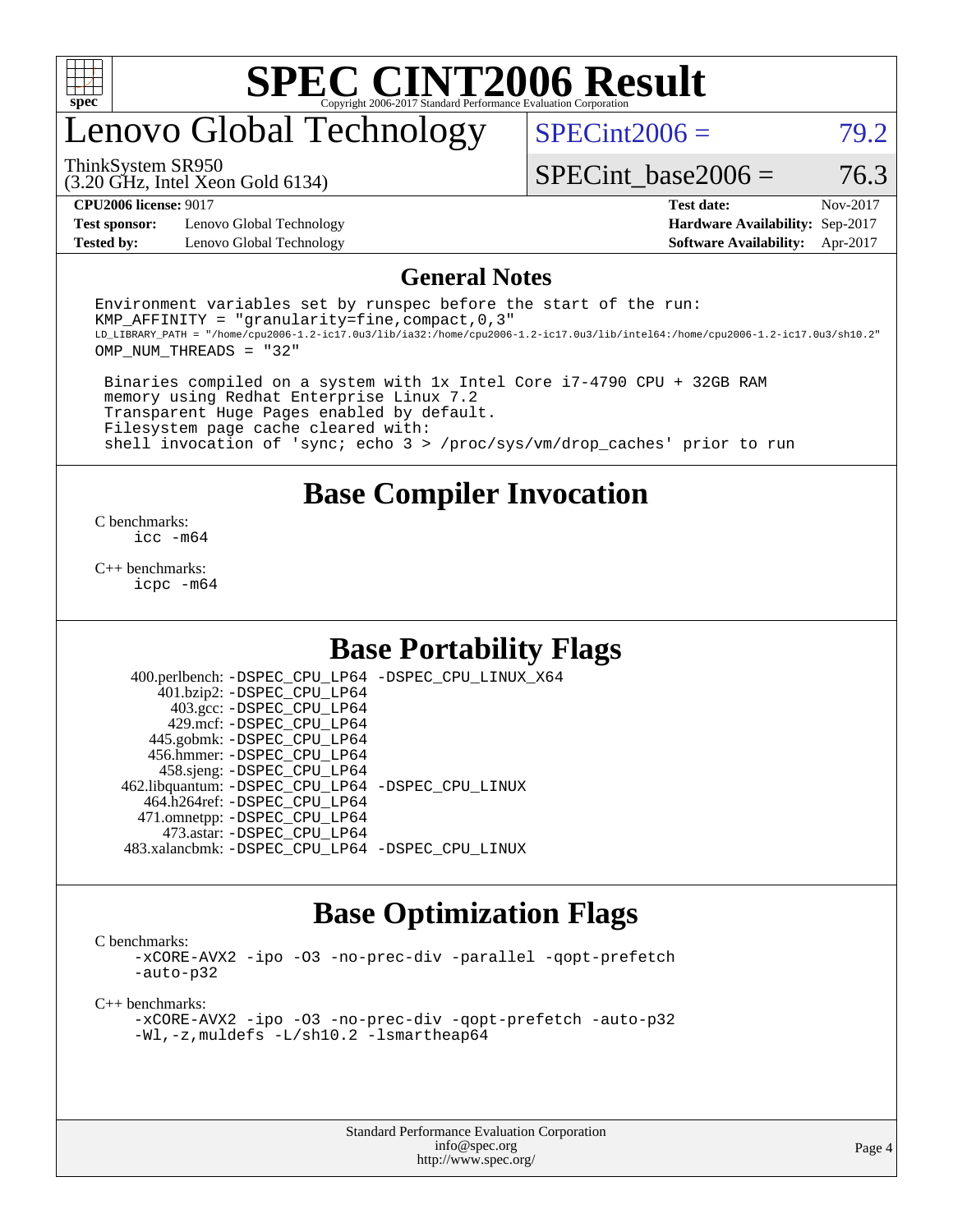

## enovo Global Technology

ThinkSystem SR950

(3.20 GHz, Intel Xeon Gold 6134)

 $SPECint2006 = 79.2$  $SPECint2006 = 79.2$ 

SPECint base2006 =  $76.3$ 

**[Test sponsor:](http://www.spec.org/auto/cpu2006/Docs/result-fields.html#Testsponsor)** Lenovo Global Technology **[Hardware Availability:](http://www.spec.org/auto/cpu2006/Docs/result-fields.html#HardwareAvailability)** Sep-2017 **[Tested by:](http://www.spec.org/auto/cpu2006/Docs/result-fields.html#Testedby)** Lenovo Global Technology **[Software Availability:](http://www.spec.org/auto/cpu2006/Docs/result-fields.html#SoftwareAvailability)** Apr-2017

**[CPU2006 license:](http://www.spec.org/auto/cpu2006/Docs/result-fields.html#CPU2006license)** 9017 **[Test date:](http://www.spec.org/auto/cpu2006/Docs/result-fields.html#Testdate)** Nov-2017

### **[Base Other Flags](http://www.spec.org/auto/cpu2006/Docs/result-fields.html#BaseOtherFlags)**

[C benchmarks](http://www.spec.org/auto/cpu2006/Docs/result-fields.html#Cbenchmarks):

403.gcc: [-Dalloca=\\_alloca](http://www.spec.org/cpu2006/results/res2017q4/cpu2006-20171128-50930.flags.html#b403.gcc_baseEXTRA_CFLAGS_Dalloca_be3056838c12de2578596ca5467af7f3)

## **[Peak Compiler Invocation](http://www.spec.org/auto/cpu2006/Docs/result-fields.html#PeakCompilerInvocation)**

[C benchmarks \(except as noted below\)](http://www.spec.org/auto/cpu2006/Docs/result-fields.html#Cbenchmarksexceptasnotedbelow):

[icc -m64](http://www.spec.org/cpu2006/results/res2017q4/cpu2006-20171128-50930.flags.html#user_CCpeak_intel_icc_64bit_bda6cc9af1fdbb0edc3795bac97ada53)

400.perlbench: [icc -m32 -L/opt/intel/compilers\\_and\\_libraries\\_2017/linux/lib/ia32](http://www.spec.org/cpu2006/results/res2017q4/cpu2006-20171128-50930.flags.html#user_peakCCLD400_perlbench_intel_icc_c29f3ff5a7ed067b11e4ec10a03f03ae)

445.gobmk: [icc -m32 -L/opt/intel/compilers\\_and\\_libraries\\_2017/linux/lib/ia32](http://www.spec.org/cpu2006/results/res2017q4/cpu2006-20171128-50930.flags.html#user_peakCCLD445_gobmk_intel_icc_c29f3ff5a7ed067b11e4ec10a03f03ae)

[C++ benchmarks \(except as noted below\):](http://www.spec.org/auto/cpu2006/Docs/result-fields.html#CXXbenchmarksexceptasnotedbelow)

[icc -m32 -L/opt/intel/compilers\\_and\\_libraries\\_2017/linux/lib/ia32](http://www.spec.org/cpu2006/results/res2017q4/cpu2006-20171128-50930.flags.html#user_CXXpeak_intel_icc_c29f3ff5a7ed067b11e4ec10a03f03ae)

473.astar: [icpc -m64](http://www.spec.org/cpu2006/results/res2017q4/cpu2006-20171128-50930.flags.html#user_peakCXXLD473_astar_intel_icpc_64bit_fc66a5337ce925472a5c54ad6a0de310)

### **[Peak Portability Flags](http://www.spec.org/auto/cpu2006/Docs/result-fields.html#PeakPortabilityFlags)**

 400.perlbench: [-D\\_FILE\\_OFFSET\\_BITS=64](http://www.spec.org/cpu2006/results/res2017q4/cpu2006-20171128-50930.flags.html#user_peakPORTABILITY400_perlbench_file_offset_bits_64_438cf9856305ebd76870a2c6dc2689ab) [-DSPEC\\_CPU\\_LINUX\\_IA32](http://www.spec.org/cpu2006/results/res2017q4/cpu2006-20171128-50930.flags.html#b400.perlbench_peakCPORTABILITY_DSPEC_CPU_LINUX_IA32) 401.bzip2: [-DSPEC\\_CPU\\_LP64](http://www.spec.org/cpu2006/results/res2017q4/cpu2006-20171128-50930.flags.html#suite_peakPORTABILITY401_bzip2_DSPEC_CPU_LP64) 403.gcc: [-DSPEC\\_CPU\\_LP64](http://www.spec.org/cpu2006/results/res2017q4/cpu2006-20171128-50930.flags.html#suite_peakPORTABILITY403_gcc_DSPEC_CPU_LP64) 429.mcf: [-DSPEC\\_CPU\\_LP64](http://www.spec.org/cpu2006/results/res2017q4/cpu2006-20171128-50930.flags.html#suite_peakPORTABILITY429_mcf_DSPEC_CPU_LP64) 445.gobmk: [-D\\_FILE\\_OFFSET\\_BITS=64](http://www.spec.org/cpu2006/results/res2017q4/cpu2006-20171128-50930.flags.html#user_peakPORTABILITY445_gobmk_file_offset_bits_64_438cf9856305ebd76870a2c6dc2689ab) 456.hmmer: [-DSPEC\\_CPU\\_LP64](http://www.spec.org/cpu2006/results/res2017q4/cpu2006-20171128-50930.flags.html#suite_peakPORTABILITY456_hmmer_DSPEC_CPU_LP64) 458.sjeng: [-DSPEC\\_CPU\\_LP64](http://www.spec.org/cpu2006/results/res2017q4/cpu2006-20171128-50930.flags.html#suite_peakPORTABILITY458_sjeng_DSPEC_CPU_LP64) 462.libquantum: [-DSPEC\\_CPU\\_LP64](http://www.spec.org/cpu2006/results/res2017q4/cpu2006-20171128-50930.flags.html#suite_peakPORTABILITY462_libquantum_DSPEC_CPU_LP64) [-DSPEC\\_CPU\\_LINUX](http://www.spec.org/cpu2006/results/res2017q4/cpu2006-20171128-50930.flags.html#b462.libquantum_peakCPORTABILITY_DSPEC_CPU_LINUX) 464.h264ref: [-DSPEC\\_CPU\\_LP64](http://www.spec.org/cpu2006/results/res2017q4/cpu2006-20171128-50930.flags.html#suite_peakPORTABILITY464_h264ref_DSPEC_CPU_LP64) 471.omnetpp: [-D\\_FILE\\_OFFSET\\_BITS=64](http://www.spec.org/cpu2006/results/res2017q4/cpu2006-20171128-50930.flags.html#user_peakPORTABILITY471_omnetpp_file_offset_bits_64_438cf9856305ebd76870a2c6dc2689ab) 473.astar: [-DSPEC\\_CPU\\_LP64](http://www.spec.org/cpu2006/results/res2017q4/cpu2006-20171128-50930.flags.html#suite_peakPORTABILITY473_astar_DSPEC_CPU_LP64) 483.xalancbmk: [-D\\_FILE\\_OFFSET\\_BITS=64](http://www.spec.org/cpu2006/results/res2017q4/cpu2006-20171128-50930.flags.html#user_peakPORTABILITY483_xalancbmk_file_offset_bits_64_438cf9856305ebd76870a2c6dc2689ab) [-DSPEC\\_CPU\\_LINUX](http://www.spec.org/cpu2006/results/res2017q4/cpu2006-20171128-50930.flags.html#b483.xalancbmk_peakCXXPORTABILITY_DSPEC_CPU_LINUX)

### **[Peak Optimization Flags](http://www.spec.org/auto/cpu2006/Docs/result-fields.html#PeakOptimizationFlags)**

[C benchmarks](http://www.spec.org/auto/cpu2006/Docs/result-fields.html#Cbenchmarks):

 400.perlbench: [-prof-gen](http://www.spec.org/cpu2006/results/res2017q4/cpu2006-20171128-50930.flags.html#user_peakPASS1_CFLAGSPASS1_LDCFLAGS400_perlbench_prof_gen_e43856698f6ca7b7e442dfd80e94a8fc)(pass 1) [-prof-use](http://www.spec.org/cpu2006/results/res2017q4/cpu2006-20171128-50930.flags.html#user_peakPASS2_CFLAGSPASS2_LDCFLAGS400_perlbench_prof_use_bccf7792157ff70d64e32fe3e1250b55)(pass 2) [-xCORE-AVX2](http://www.spec.org/cpu2006/results/res2017q4/cpu2006-20171128-50930.flags.html#user_peakPASS2_CFLAGSPASS2_LDCFLAGS400_perlbench_f-xCORE-AVX2)(pass 2) [-par-num-threads=1](http://www.spec.org/cpu2006/results/res2017q4/cpu2006-20171128-50930.flags.html#user_peakPASS1_CFLAGSPASS1_LDCFLAGS400_perlbench_par_num_threads_786a6ff141b4e9e90432e998842df6c2)(pass 1) [-ipo](http://www.spec.org/cpu2006/results/res2017q4/cpu2006-20171128-50930.flags.html#user_peakPASS2_CFLAGSPASS2_LDCFLAGS400_perlbench_f-ipo)(pass 2) [-O3](http://www.spec.org/cpu2006/results/res2017q4/cpu2006-20171128-50930.flags.html#user_peakPASS2_CFLAGSPASS2_LDCFLAGS400_perlbench_f-O3)(pass 2) [-no-prec-div](http://www.spec.org/cpu2006/results/res2017q4/cpu2006-20171128-50930.flags.html#user_peakPASS2_CFLAGSPASS2_LDCFLAGS400_perlbench_f-no-prec-div)(pass 2) [-qopt-prefetch](http://www.spec.org/cpu2006/results/res2017q4/cpu2006-20171128-50930.flags.html#user_peakCOPTIMIZE400_perlbench_f-qopt-prefetch)

 401.bzip2: [-prof-gen](http://www.spec.org/cpu2006/results/res2017q4/cpu2006-20171128-50930.flags.html#user_peakPASS1_CFLAGSPASS1_LDCFLAGS401_bzip2_prof_gen_e43856698f6ca7b7e442dfd80e94a8fc)(pass 1) [-prof-use](http://www.spec.org/cpu2006/results/res2017q4/cpu2006-20171128-50930.flags.html#user_peakPASS2_CFLAGSPASS2_LDCFLAGS401_bzip2_prof_use_bccf7792157ff70d64e32fe3e1250b55)(pass 2) [-xCORE-AVX2](http://www.spec.org/cpu2006/results/res2017q4/cpu2006-20171128-50930.flags.html#user_peakPASS2_CFLAGSPASS2_LDCFLAGS401_bzip2_f-xCORE-AVX2)(pass 2)  $-par-num-threads=1(pass 1) -ipo(pass 2) -O3(pass 2)$  $-par-num-threads=1(pass 1) -ipo(pass 2) -O3(pass 2)$  $-par-num-threads=1(pass 1) -ipo(pass 2) -O3(pass 2)$  $-par-num-threads=1(pass 1) -ipo(pass 2) -O3(pass 2)$  $-par-num-threads=1(pass 1) -ipo(pass 2) -O3(pass 2)$  $-par-num-threads=1(pass 1) -ipo(pass 2) -O3(pass 2)$ [-no-prec-div](http://www.spec.org/cpu2006/results/res2017q4/cpu2006-20171128-50930.flags.html#user_peakCOPTIMIZEPASS2_CFLAGSPASS2_LDCFLAGS401_bzip2_f-no-prec-div) [-auto-ilp32](http://www.spec.org/cpu2006/results/res2017q4/cpu2006-20171128-50930.flags.html#user_peakCOPTIMIZE401_bzip2_f-auto-ilp32) [-qopt-prefetch](http://www.spec.org/cpu2006/results/res2017q4/cpu2006-20171128-50930.flags.html#user_peakCOPTIMIZE401_bzip2_f-qopt-prefetch)

Continued on next page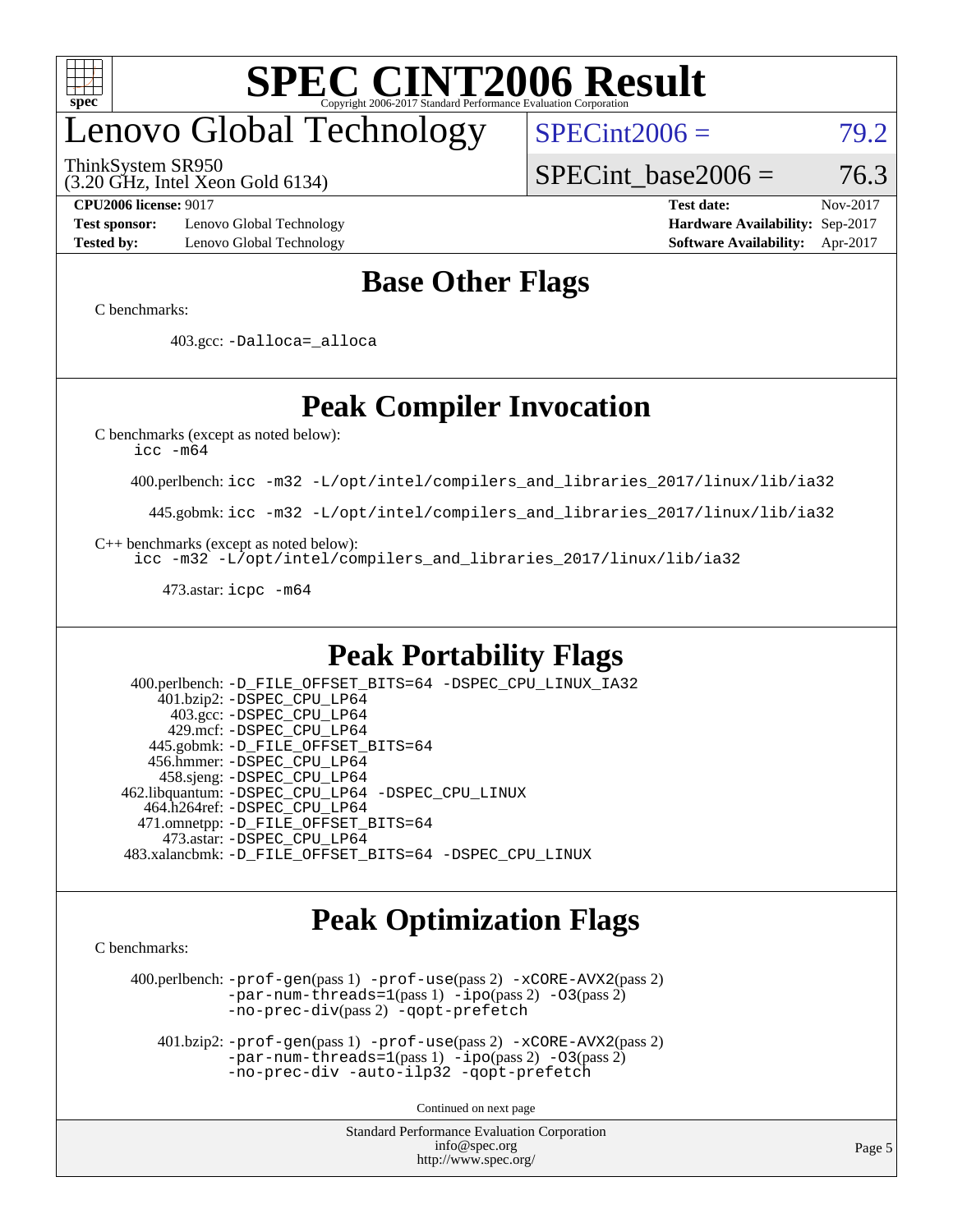

## enovo Global Technology

ThinkSystem SR950

 $SPECint2006 = 79.2$  $SPECint2006 = 79.2$ 

(3.20 GHz, Intel Xeon Gold 6134)

 $SPECTnt\_base2006 = 76.3$ 

**[Test sponsor:](http://www.spec.org/auto/cpu2006/Docs/result-fields.html#Testsponsor)** Lenovo Global Technology **[Hardware Availability:](http://www.spec.org/auto/cpu2006/Docs/result-fields.html#HardwareAvailability)** Sep-2017 **[Tested by:](http://www.spec.org/auto/cpu2006/Docs/result-fields.html#Testedby)** Lenovo Global Technology **[Software Availability:](http://www.spec.org/auto/cpu2006/Docs/result-fields.html#SoftwareAvailability)** Apr-2017

**[CPU2006 license:](http://www.spec.org/auto/cpu2006/Docs/result-fields.html#CPU2006license)** 9017 **[Test date:](http://www.spec.org/auto/cpu2006/Docs/result-fields.html#Testdate)** Nov-2017

## **[Peak Optimization Flags \(Continued\)](http://www.spec.org/auto/cpu2006/Docs/result-fields.html#PeakOptimizationFlags)**

|                      | 403.gcc: -xCORE-AVX2 -ipo -03 -no-prec-div -inline-calloc<br>-gopt-malloc-options=3 -auto-ilp32                                                                                                                               |
|----------------------|-------------------------------------------------------------------------------------------------------------------------------------------------------------------------------------------------------------------------------|
|                      | 429.mcf: -xCORE-AVX2 -ipo -03 -no-prec-div -parallel<br>-gopt-prefetch -auto-p32                                                                                                                                              |
|                      | 445.gobmk: -prof-gen(pass 1) -prof-use(pass 2) -xCORE-AVX2(pass 2)<br>$-par-num-threads=1(pass 1) -ipo(pass 2) -03(pass 2)$<br>$-no-prec-div(pass 2)$                                                                         |
|                      | $456.$ hmmer: basepeak = yes                                                                                                                                                                                                  |
|                      | 458.sjeng: -prof-gen(pass 1) -prof-use(pass 2) -xCORE-AVX2(pass 2)<br>$-par-num-threads=1(pass 1) -ipo(pass 2) -03(pass 2)$<br>-no-prec-div(pass 2) -unroll4                                                                  |
|                      | $462$ .libquantum: basepeak = yes                                                                                                                                                                                             |
|                      | $464.h264 \text{ref}$ : basepeak = yes                                                                                                                                                                                        |
| $C_{++}$ benchmarks: |                                                                                                                                                                                                                               |
|                      | 471.omnetpp: -prof-gen(pass 1) -prof-use(pass 2) -xCORE-AVX2(pass 2)<br>$-par-num-threads=1(pass 1) -ipo(pass 2) -03(pass 2)$<br>-no-prec-div(pass 2) -qopt-ra-region-strategy=block<br>-Wl,-z, muldefs -L/sh10.2 -lsmartheap |
|                      | 473.astar: -xCORE-AVX2 -ipo -03 -no-prec-div -qopt-prefetch<br>-auto-p32 -Wl,-z, muldefs -L/sh10.2 -lsmartheap64                                                                                                              |
|                      | 483.xalancbmk: -xCORE-AVX2 -ipo -03 -no-prec-div -qopt-prefetch<br>-Wl,-z, muldefs -L/sh10.2 -lsmartheap                                                                                                                      |

### **[Peak Other Flags](http://www.spec.org/auto/cpu2006/Docs/result-fields.html#PeakOtherFlags)**

[C benchmarks](http://www.spec.org/auto/cpu2006/Docs/result-fields.html#Cbenchmarks):

403.gcc: [-Dalloca=\\_alloca](http://www.spec.org/cpu2006/results/res2017q4/cpu2006-20171128-50930.flags.html#b403.gcc_peakEXTRA_CFLAGS_Dalloca_be3056838c12de2578596ca5467af7f3)

The flags files that were used to format this result can be browsed at <http://www.spec.org/cpu2006/flags/Intel-ic17.0-official-linux64-revF.html> <http://www.spec.org/cpu2006/flags/Lenovo-Platform-Flags-V1.2-SKL-E.html>

You can also download the XML flags sources by saving the following links:

<http://www.spec.org/cpu2006/flags/Intel-ic17.0-official-linux64-revF.xml> <http://www.spec.org/cpu2006/flags/Lenovo-Platform-Flags-V1.2-SKL-E.xml>